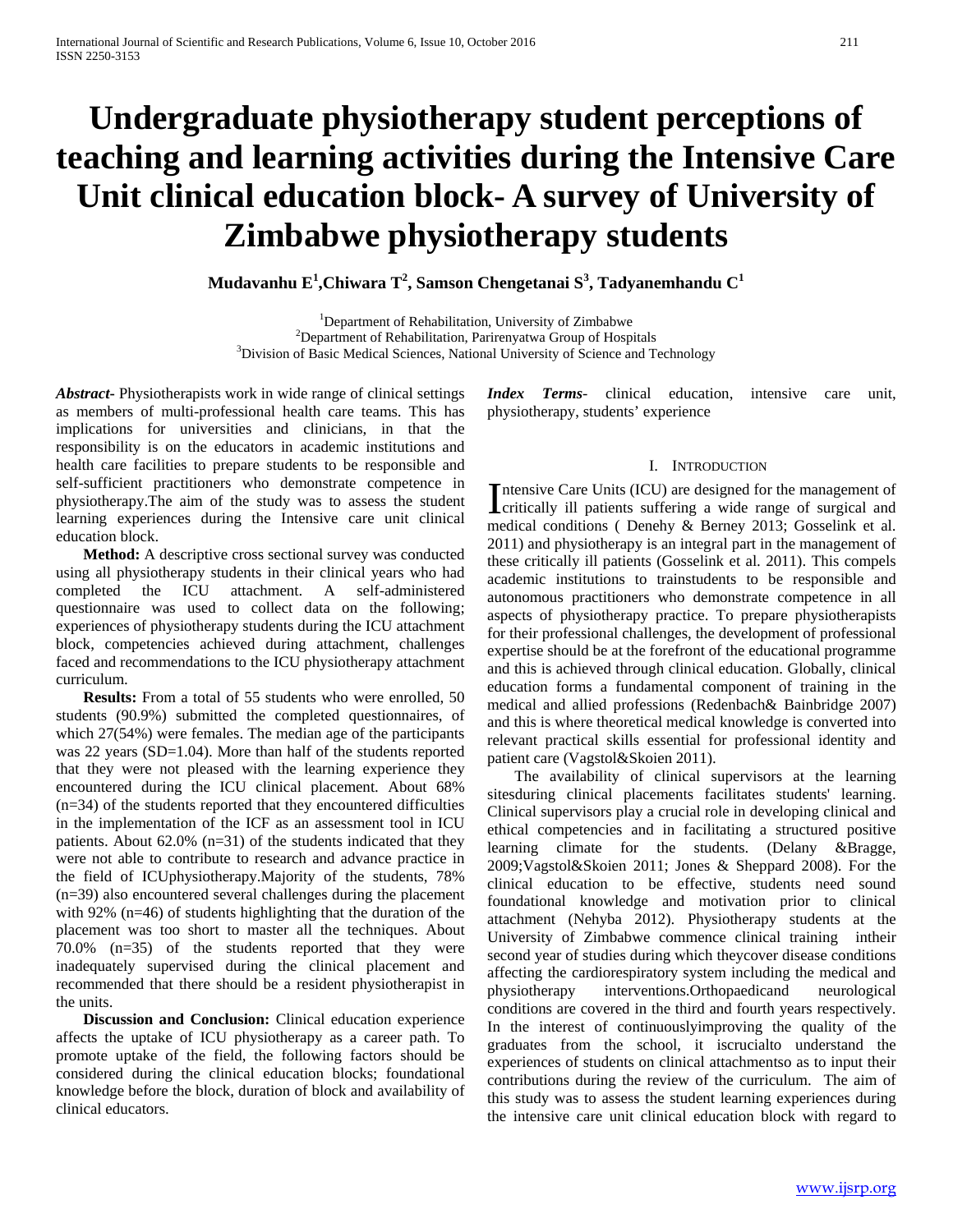competencies achieved during attachment, challenges faced and recommendations to the ICU attachment curriculum. .

## II. METHODS

## **Study design**

 A descriptive cross-sectional studywas done between January and February 2016using a survey questionnaire.

## **Setting**

 The study was carried out at the University of Zimbabwe (UZ) and it is currently the only university training physiotherapy students in the country.

## **Participants**

 All second, third and fourth year physiotherapy students who had completed their ICU clinical placement in training at UZ (n=55) were conveniently sampled.

## **Procedure**

 The study was approved by the Dean of College of Health Sciences at the University of Zimbabwe, Joint Research Ethics Committee of College of Health Sciences and Parirenyatwa Group of Hospitals (JREC282/14) and the Medical Research Council of Zimbabwe (MRCZ/B/799).

 A self- administered questionnaire designed by the researcher through literature review was used. The questionnaire had the following three sections: Section A collected sociodemographic data, Section B focused on experiences the students encountered during the ICU clinical placement and Section C collected data on the competencies achieved during attachment, the challenges faced andrecommendations.

 The questionnaire was tested for content validity by two physiotherapy lecturers who peer reviewed it before administration to respondents. No major changes were made to the questionnaire except slight rephrasing which was suggested on some questions. The questionnaire was then administered to the students.

 Written consent was obtained from the students after explanation on the aims and rationale of the study. Confidentiality was maintained by coding the questionnaires that were given to students with a research number. The physiotherapy students filled in the questionnaires during their free time and a follow up was done after three days to collect the completed questionnaires.

## **Data analysis**

 Data analysis was done using STATISTICA (Version 13). Descriptive statistics were used to analyse demographic data. Numerical data was reported as mean and SD for normally distributed data or median and interquartile range for data that was not normally distributed. Categorical data which included experiences of students, challenges and competencies achieved during ICU clinical placement was reported as frequencies.

# III. RESULTS

## **Demographic data**

 Out of a total sample of 50 students, the ages ranged from 20  $-$  24 years, with the mean age being 22.0(SD= 1.04) years. The number of females were 27(54.0%);nineteen (38%) students were in their 4th year of study, 20 (40.0%) were third years and 11 (22.0%) were second years.

## **Experiences of physiotherapy students during ICU clinical placement**

 Majority of students 42(84.0%) reported that they were not well prepared in terms of basic knowledge at the commencement of the ICU clinical placement. About 40 (80.0%) students reported that they were not very confident in assessingand treating ICU patients (Table 1 below).

| <b>STATEMENTS</b>                                                         | Agree    | Neutral  | Disagree |
|---------------------------------------------------------------------------|----------|----------|----------|
|                                                                           | $n(\%)$  | $n(\%)$  | $n(\%)$  |
| I was well prepared in terms of basic knowledge at the commencement of    | 2(4.0)   | 6(12.0)  | 42(84.0) |
| the ICU clinical placement                                                |          |          |          |
| I felt very confident assessing and treating patients in ICU              | 10(20.0) | 11(22.0) | 29(58.0) |
| Multisystem injuries were easy to manage in ICU                           | 5(10.0)  | 9(18.0)  | 36(72.0) |
| I was able to defend choices of treatment techniques I made during the    | 12(24.0) | 14(28.0) | 24(48.0) |
| <b>ICU</b> clinical rotation block                                        |          |          |          |
| As a result of this ICU clinical block, I feel confident working in this  | 18(36.0) | 13(26.0) | 19(38.0) |
| area                                                                      |          |          |          |
| I lacked proper patient handling skills especially for those patients who | 41(82.0) | 3(6.0)   | 6(12.0)  |
| were critically ill.                                                      |          |          |          |
|                                                                           |          |          |          |
| The ICU clinical rotation block helped me develop my ability to work as   | 36(42.0) | 12(24.0) | 17(34.0) |
| a team member.                                                            |          |          |          |
| The course stimulated my interest in the field of study.                  | 19(38.0) | 16(32.0) | 15(30.0) |
| I learned to explore ideas confidently with other health professionals    | 14(28.0) | 14(28.0) | 22(44.0) |
| I was able to provide a holistic patient approach using the ICF           | 14(28.0) | 15(30.0) | 21(42.0) |
| assessment tool during the ICU clinical rotation block                    |          |          |          |

## **Table** *1***: Experiences of physiotherapy students (n=50)**

[www.ijsrp.org](http://ijsrp.org/)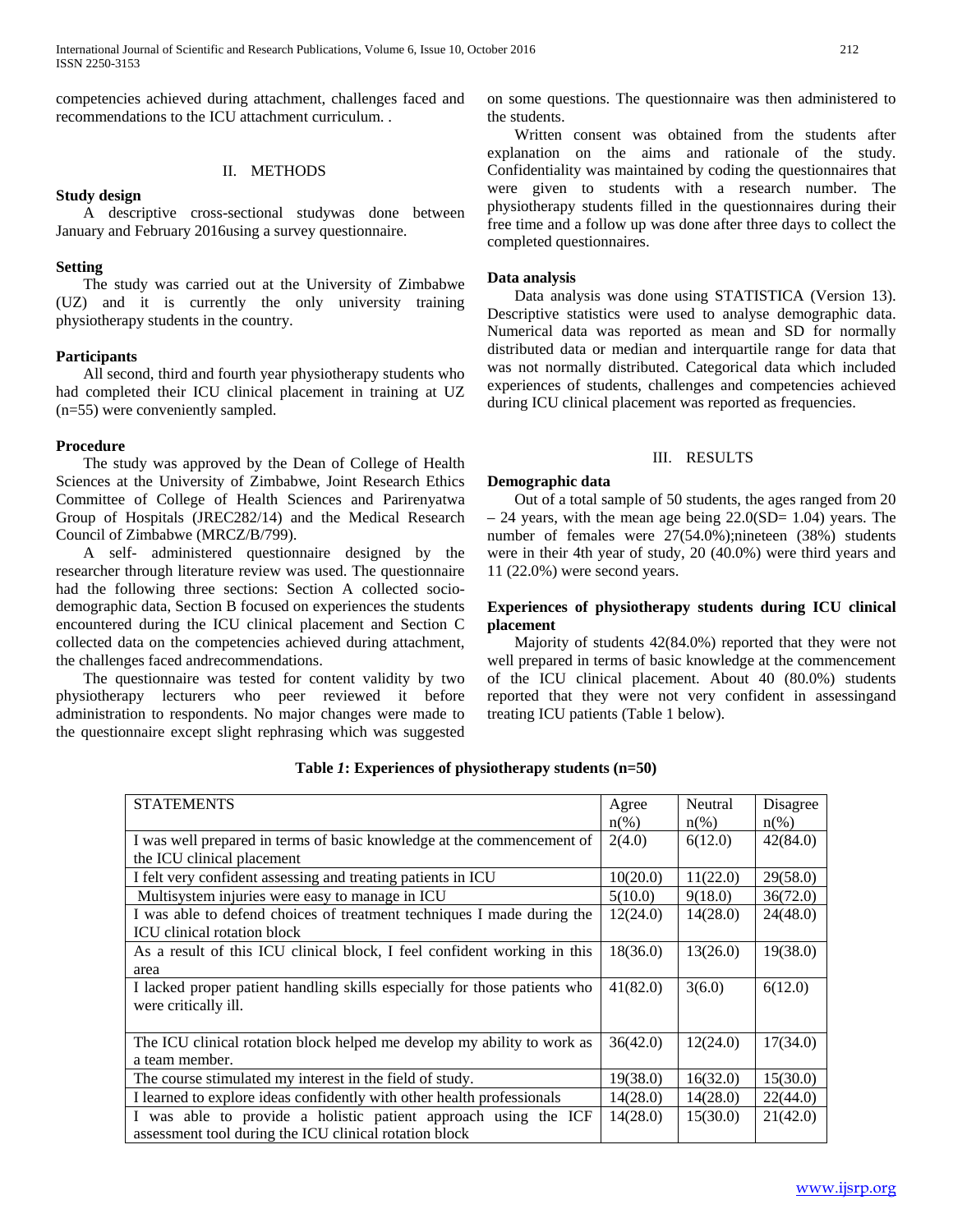# **Experiences of physiotherapy students in using ICF as an assessment tool**

 Majority of students (66%, n=33) reported that they encountered challenges in using the ICF as an assessment tool in ICU. Thestudents faced difficulties in almost all aspects of the ICF, but most difficulties were faced in identifying environmental (70%, n=35) and participation restriction (70%, n=35) components. (Figure 1 below)





## **Competence based training**

 Generally majority of the students, (78%, n=39) reported that they were not competent enough at the end of ICU clinical placement. About (18%, n=9) of students agreed that they were able to carry out ananalysis, synthesis, assessment and judgment to integrate knowledge, skills, experience and values in order to facilitate decision making in ICU (Table 2 below).

| <b>STATEMENTS</b>                                                                      | Agree              | Neutral            | Disagree       |
|----------------------------------------------------------------------------------------|--------------------|--------------------|----------------|
|                                                                                        | $n\left(\%\right)$ | $n\left(\%\right)$ | $n\frac{6}{6}$ |
| I am now able to demonstrate effective, efficient, and innovative $\mid 13(26.0) \mid$ |                    | 15(30.0)           | 22(44.0)       |
| therapeutic skills in caring for the critically ill                                    |                    |                    |                |
| I am now able to do, analysis, synthesis, assessment, and judgement to                 | 9(18.0)            | 18(36.0)           | 23(46.0)       |

|  | Table 2: Competence Based training in ICU (N=50) |  |  |  |  |  |
|--|--------------------------------------------------|--|--|--|--|--|
|--|--------------------------------------------------|--|--|--|--|--|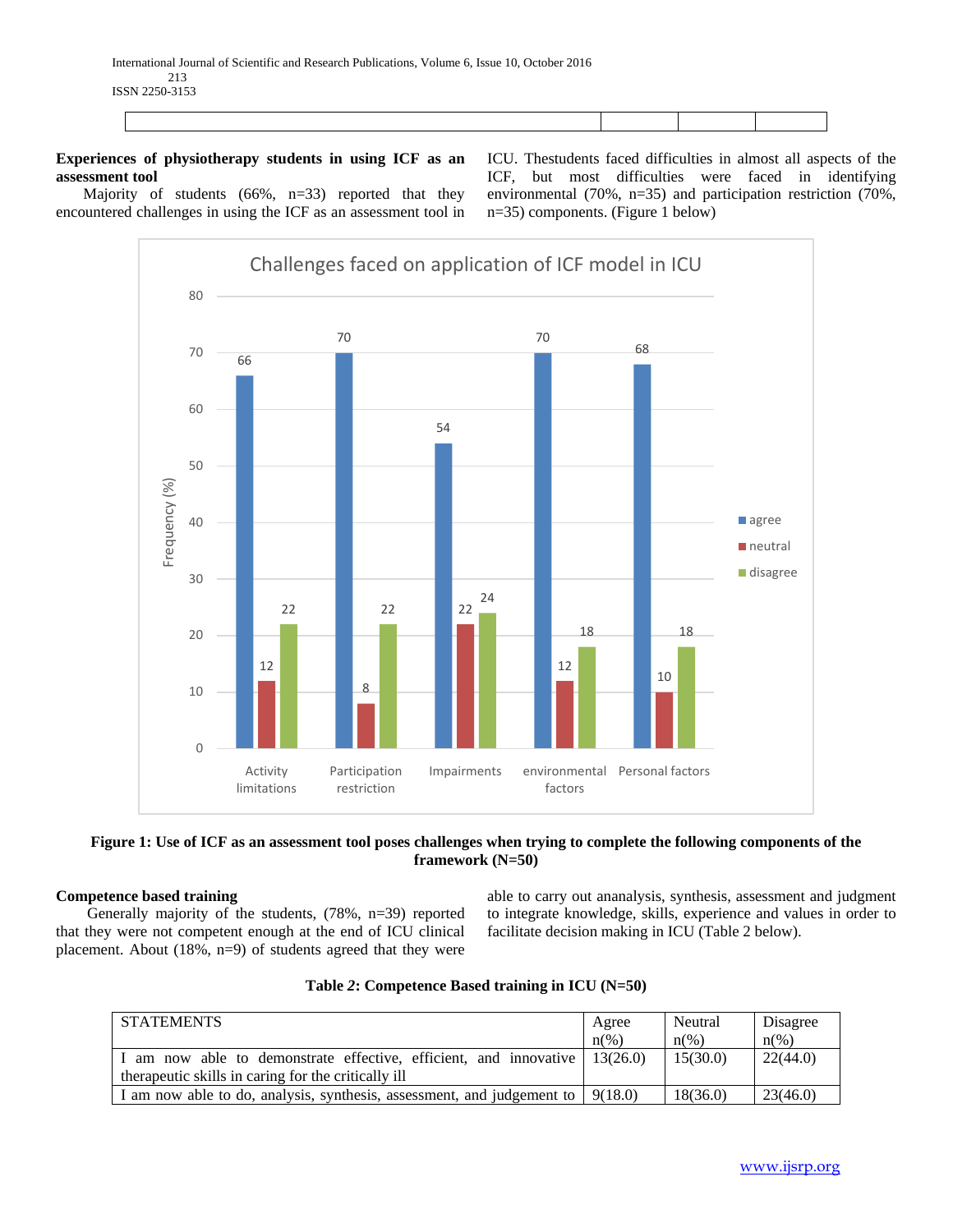| integrate knowledge, skills, experience, and values in order to facilitate |          |          |          |
|----------------------------------------------------------------------------|----------|----------|----------|
| decision making in critical care.                                          |          |          |          |
|                                                                            |          |          |          |
| I can effectively use and I am now able to contribute to research and      | 2(4.0)   | 17(34.0) | 31(62.0) |
| advance practice in the field of ICU.                                      |          |          |          |
| I can demonstrate commitment to the profession, healthcare and society     | 5(10.0)  | 13(26.0) | 32(64.0) |
| by engaging in strategic leadership that promotes best practice in ICU.    |          |          |          |
| As a result of this placement I can now advocate for the evolution of      | 5(10.0)  | 12(24.0) | 33(66.0) |
| existing practice standards and the development of new ones in the field   |          |          |          |
| of ICU.                                                                    |          |          |          |
| I am now able to regularly engage in activities that expand and evolve     | 10(20.0) | 11(22.0) | 29(58.0) |
| my knowledge and skills in critical care management                        |          |          |          |
| I can now integrate and apply new knowledge and principles into            | 7(14.0)  | 13(26.0) | 30(60.0) |
| specialist practice.                                                       |          |          |          |
| The placement helped me to seek out and create innovative opportunities    | 10(20.0) | 12(24.0) | 28(56.0) |
| for learning in the field of ICU.                                          |          |          |          |
| I am now able integrate clinical experience, broaden theoretical           | 7(14.0)  | 12(24.0) | 31(62.0) |
| knowledge and communication skills in clinical documentation,              |          |          |          |
| professional dialogue and all aspects of client care in ICU                |          |          |          |
| As a result of the placement I am now able to perform an assessment        | 5(10.0)  | 15(30.0) | 30(60.0) |
| which incorporates specificity, sensitivity and efficiency in ICU.         |          |          |          |

#### **Challenges**

 About 46 (92.0%) of students agreed that the duration of the placement (4 weeks) was too short to master all the techniques

whilst 40(80.0%) student agreed that the severity of patients was not suitable for their level of education (Table 3 below).

|  |  |  |  | Table 3: Challenges experienced by physiotherapy students during the ICU clinical placement (N=50) |  |
|--|--|--|--|----------------------------------------------------------------------------------------------------|--|
|--|--|--|--|----------------------------------------------------------------------------------------------------|--|

| <b>STATEMENTS</b>                                                      | Agree    | Neutral | Disagree |
|------------------------------------------------------------------------|----------|---------|----------|
|                                                                        | $n(\%)$  | $n(\%)$ | $n(\%)$  |
| Duration of the attachment too short to master all the techniques      | 46(92.0) | 1(2.0)  | 3(6.0)   |
| Severity of the patients not suitable for my level of education        | 40(80.0) | 4(8.0)  | 6(12.0)  |
| Presentation of patients with multisystem injuries making it difficult | 42(84.0) | 4(8.0)  | 4(8.0)   |
| for me to assess and treat                                             |          |         |          |
| The number of health team personnel working on the patient quite       | 30(60.0) | 7(14.0) | 13(26.0) |
| disruptive                                                             |          |         |          |
| Patient not being able to communicate and making assessment            | 38(76.0) | 6(12.0) | 6(12.0)  |
| difficult to perform                                                   |          |         |          |
| Felt inadequate in terms of knowledge and skills in the area           | 38(76.0) | 5(10.0) | 7(14.0)  |
| Felt restricted in what I could do for the patient                     | 33(66.0) | 6(12.0) | 11(22.0) |
| The environment is intimidating/scary                                  | 38(76.0) | 5(10.0) | 7(14.0)  |
| Inadequate supervision                                                 | 35(70.0) | 3(6.0)  | 12(24.0) |

## **Recommendations**

 The majority of the students, 46 (92.0%) recommended that the ICU clinical block should be spread over the clinical years instead of just second year whilst about 30 (60.0%) of students recommended that the ICU attachment block should be done in final year. The majority of the students, 48(96.0%) also recommendedthat there should be aspecialist ICU physiotherapistin all the academic hospitals.

## IV. DISCUSSION

 According to the authors' knowledge, this is the first study to determine the experience of the students in clinical education of cardiorespiratory physiotherapy as a step toward curriculum review. It is reported that students play a big role in contributing towards curriculum review as the final recipients of the curriculum and training (Reeve et al. 2012). Understanding the ways in which students study and the values they place on their experiences, is essential in designing a new curriculum (Lindquist et al. 2004). An increasing complex and demanding clinical environment has made physiotherapy educators think differently of physiotherapy clinical education (Healey 2008). Now, physiotherapy graduates must demonstrate effective and efficient critical-thinking skills, problem solving skills and selfdirected learning abilities that ensure a quick and smooth transition from novice to reflective practitioner.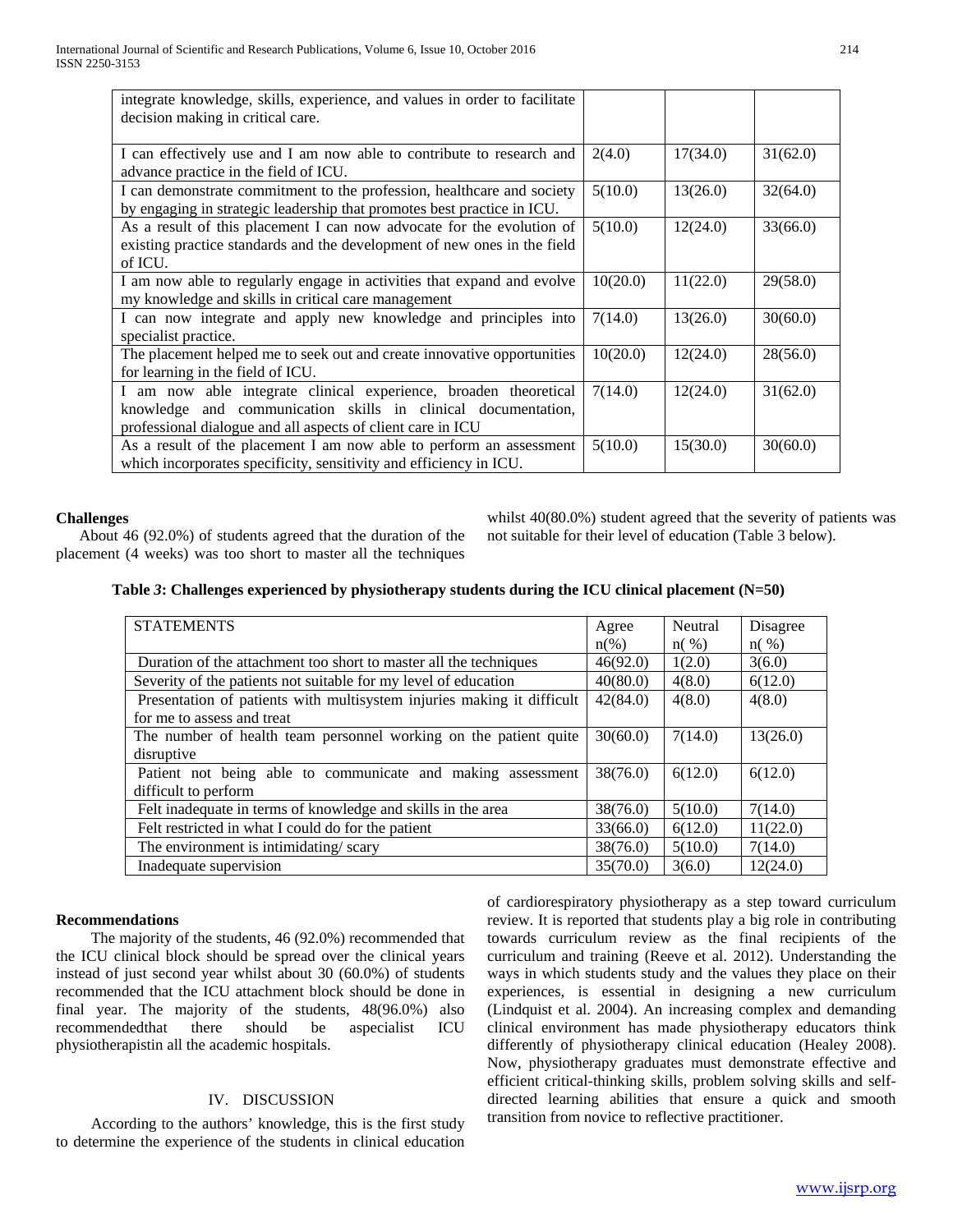## **Students experience on ICU clinical placement**

 In the current study, students highlighted that there were not pleased with the ICU clinical education because of the following reasons, inadequate preparation, not enough time, patients with complex conditions. This was similar to what was in other countries that students highlighted inadequate exposure being a major factor affecting the clinical education and also students would not have acquired an adequate knowledge when they begin their clinical placement (Milanese et al. 2013). In the current study majority of students were not pleased with the learning experience they encountered during the ICU clinical placement as they highlighted that they were not competent enough at the end of the placement due to many challenges they encountered which include inadequate supervision, patients being not able to communicate and lack of confidence in assessing and treating ICU patients. Milanese et al (2013) reported that most of the physiotherapy students lack the handson techniques and practical skills that are mandatory in physiotherapy. For these reasons, academic and clinical education experiences that advance desirable learning outcomes in students should be put into consideration (Healey 2008).

More than half of the students agreed that the placement helped their ability to work as team members since patient management in ICU require a lot of multidisciplinary approach to patient care. During the ICU clinical attachment, students are encouraged to attend multidisciplinary rounds which are conducted daily in the unit. From these rounds, they learn to interact with the other professionals and work as a team in health care delivery. In contrast, a study done in Australia reported that the ICU provided the least opportunity to work as team members due to the fact that most of the time physiotherapists work alone when doing their assessments (Morris 2001).

#### **Competency based training**

 In this study more than half of students reported that they did not achieve most of the competencies expected of them by the end of the ICU clinical placement. In the different studies reviewed, the report on accomplishment of the competencies varied, with some reporting having low competence level at the end of the attachment whilst in other studies students reported to have achieved all the expected competencies by the end of the attachment block (Turner 2001;Nehyba2012). The development of professional proficiency and competencies should be seen as a process (Ven&Vyt2007). The process of learning should structure and shape the development of both competence and identity through skill competence with, underlying perspectives for learning (Crosbie et al. 2013).

## **Challenges faced by students during ICU clinical placement**

 In this study students reported that they faced many challenges during the ICU clinical placement, with majority of the students reporting that the duration of the clinical placement was too short to master all the techniques. Moreover, the presentation of patients with multisystem injuries was making it difficult for them to treat and assess and this was supported by a study done by Healay (2008) in which students reported that complex patients were difficult to manage. Students also reported that they felt inadequate in terms of knowledge and skills as reported by Milanese et al (2013). Most students reported that they got inadequate supervision from the clinical supervisors Despite international appreciation of the importance of clinical education in the physiotherapy education curriculum (Milanese et al. 2013), both the higher education sector and the profession continue to face challenges in ensuring physiotherapy students acquire the optimal clinical education experience (Milanese et al. 2013). Richardson (2006) found out that learning objectives were covered much more effectively in an interactive environment where there was student-patient interaction.Students expressed a higher degree of satisfaction with the learning activities in which they get more feedback from clinical supervisors (Healey 2008).The educator roles that strongly influence the clinical learning environment were found to be those of technique demonstrator, mentor, assessor, knowledge provider and facilitator of learning (Ernstzen 2013).

#### **Recommendations**

 Students recommended that the ICU should be done in final year due to the fact that patients in ICU do not have cardiorespiratory problems only but also present with orthopaedic and neurological problems that are covered in third and fourth years respectively. Majority of students recommended that the ICU attachment block must be spread over the clinical years as they gain most of the treatment techniques in third and fourth years and this was also highlighted by Nehyba (2012) who stated that students should be given responsibility for patients in third and fourth years. Timing of the clinical attachment has been highlighted to be a key factor with potential to both positively and negatively influence student's opinion of a specific field (Reeve et al. 2012)

 It was recommended that having a resident physiotherapist working in the unit can help with the learning since the clinical supervisor will be readily available to address the students' queries.Students also recommended that they should have more practical sessions during lecture time so as to familiarisewith what they are to foresee before the placement as this help them to make sense of their lectures. Milanese et al (2013) outlined that the emphasis on theoretical framework had been too strong in recent years but the practical aspect was not extended.

#### V. CONCLUSION

 Concurring with the literature the study shows that there is need to take into consideration a number of factors in order to optimise the learning experiences of students on placement when it comes to clinical education. If these issues are addressed, then it will promote uptake of the field of physiotherapy in ICU as a career path. Some of the perceived challenges outlined by students which include inadequate preparation in terms of foundational knowledge, inadequate supervision, lack of confidence in managing orthopedics and neurological conditions have to be addressed through a curriculum review, making sure that all the solutions to all the factors highlighted are fully addressed in the curriculum. The limitations of the study include a small sample size as not all of the students participated and the results cannot be generalized to other countries due to the difference in the structure of the program. However, more studies should be undertaken which analyse the experience of physiotherapy students during clinical placements maybe through